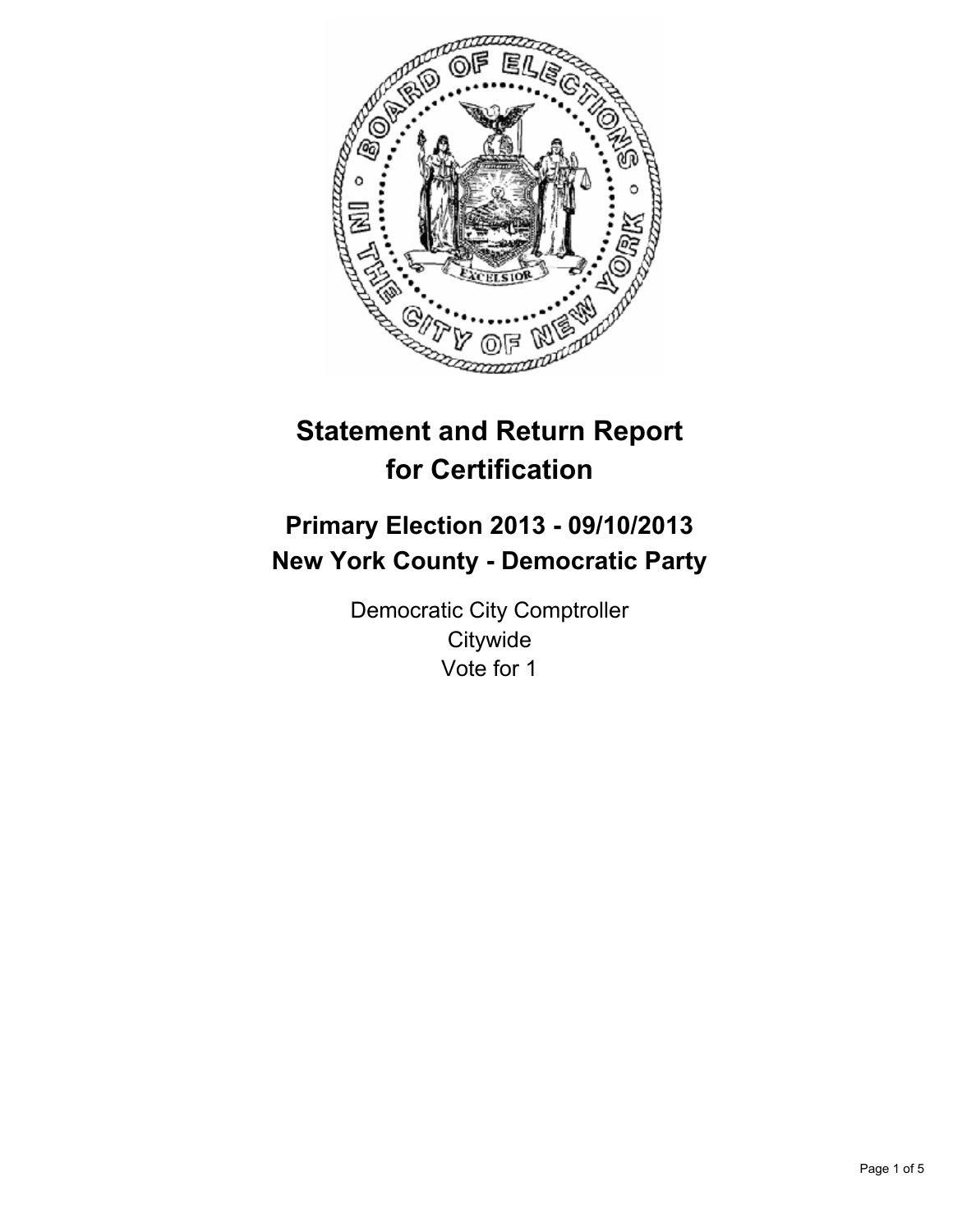

## **Assembly District 65**

| <b>Total Votes</b>                 | 10.735   |
|------------------------------------|----------|
| UNATTRIBUTABLE WRITE-IN (WRITE-IN) |          |
| MICHAEL HALPERT (WRITE-IN)         |          |
| <b>SCOTT M. STRINGER</b>           | 6,373    |
| ELIOT L. SPITZER                   | 4,360    |
| <b>AFFIDAVIT</b>                   | 176      |
| <b>SPECIAL PRESIDENTIAL</b>        | $\Omega$ |
| <b>FEDERAL</b>                     | $\Omega$ |
| ABSENTEE/MILITARY                  | 249      |
| <b>EMERGENCY</b>                   | 200      |

### **Assembly District 66**

| <b>EMERGENCY</b>                   | 279    |
|------------------------------------|--------|
| ABSENTEE/MILITARY                  | 610    |
| <b>FEDERAL</b>                     | 0      |
| SPECIAL PRESIDENTIAL               | 0      |
| <b>AFFIDAVIT</b>                   | 326    |
| ELIOT L. SPITZER                   | 5,999  |
| <b>SCOTT M. STRINGER</b>           | 11,112 |
| GUS AUS (WRITE-IN)                 |        |
| UNATTRIBUTABLE WRITE-IN (WRITE-IN) |        |
| <b>Total Votes</b>                 | 17,113 |
|                                    |        |

### **Assembly District 67**

| <b>EMERGENCY</b>              | 251    |
|-------------------------------|--------|
| ABSENTEE/MILITARY             | 655    |
| <b>FEDERAL</b>                | 0      |
| SPECIAL PRESIDENTIAL          | 0      |
| <b>AFFIDAVIT</b>              | 292    |
| ELIOT L. SPITZER              | 5,291  |
| <b>SCOTT M. STRINGER</b>      | 15,340 |
| CHRISTINE C. QUINN (WRITE-IN) |        |
| <b>Total Votes</b>            | 20,632 |

#### **Assembly District 68**

| SPECIAL PRESIDENTIAL<br>AFFIDAVIT | $\Omega$<br>236 |
|-----------------------------------|-----------------|
| ELIOT L. SPITZER                  | 5,866           |
| <b>SCOTT M. STRINGER</b>          | 5,595           |
| <b>GWEN GOODWIN (WRITE-IN)</b>    | 2               |
| TRISTAN MURRAY (WRITE-IN)         |                 |
| <b>Total Votes</b>                | 11,464          |
|                                   |                 |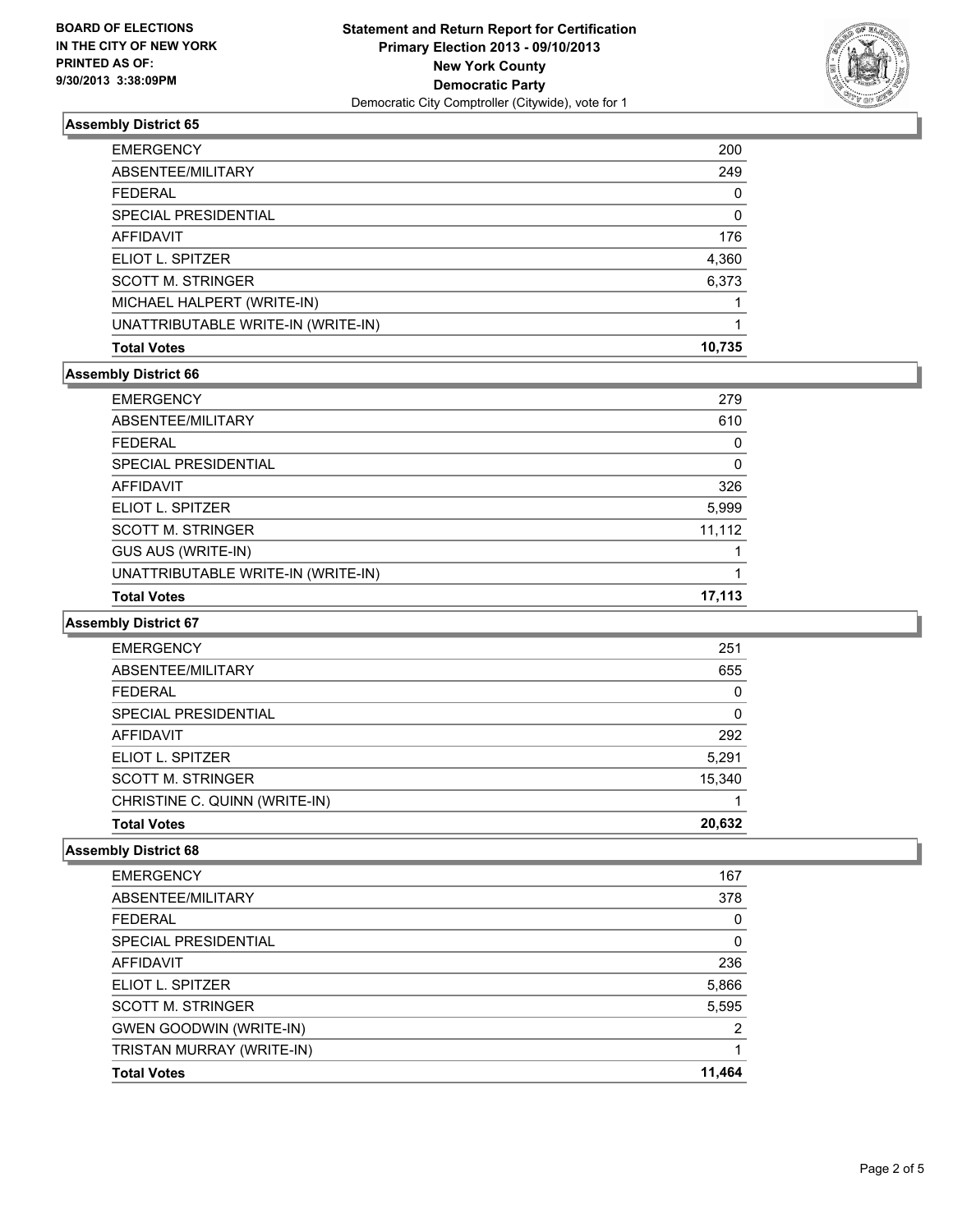

## **Assembly District 69**

| <b>EMERGENCY</b>                   | 116      |
|------------------------------------|----------|
| ABSENTEE/MILITARY                  | 701      |
| <b>FEDERAL</b>                     | $\Omega$ |
| SPECIAL PRESIDENTIAL               | 0        |
| AFFIDAVIT                          | 305      |
| ELIOT L. SPITZER                   | 6,991    |
| <b>SCOTT M. STRINGER</b>           | 14,963   |
| UNATTRIBUTABLE WRITE-IN (WRITE-IN) |          |
| <b>Total Votes</b>                 | 21,955   |

## **Assembly District 70**

| <b>EMERGENCY</b>                   | 67          |
|------------------------------------|-------------|
| ABSENTEE/MILITARY                  | 598         |
| <b>FFDFRAL</b>                     | 0           |
| <b>SPECIAL PRESIDENTIAL</b>        | $\mathbf 0$ |
| <b>AFFIDAVIT</b>                   | 251         |
| ELIOT L. SPITZER                   | 8,035       |
| <b>SCOTT M. STRINGER</b>           | 7,034       |
| <b>GERALDINE RAINEY (WRITE-IN)</b> |             |
| UNATTRIBUTABLE WRITE-IN (WRITE-IN) | 4           |
| <b>Total Votes</b>                 | 15.074      |

## **Assembly District 71**

| <b>EMERGENCY</b>            | 67     |
|-----------------------------|--------|
| ABSENTEE/MILITARY           | 397    |
| <b>FEDERAL</b>              | 0      |
| SPECIAL PRESIDENTIAL        | 0      |
| AFFIDAVIT                   | 344    |
| ELIOT L. SPITZER            | 7,051  |
| <b>SCOTT M. STRINGER</b>    | 7,156  |
| DIONNY RODRIGUEZ (WRITE-IN) |        |
| <b>Total Votes</b>          | 14.208 |

#### **Assembly District 72**

| <b>EMERGENCY</b>            | 4     |
|-----------------------------|-------|
| ABSENTEE/MILITARY           | 148   |
| <b>FEDERAL</b>              | 0     |
| SPECIAL PRESIDENTIAL        | 0     |
| AFFIDAVIT                   | 198   |
| ELIOT L. SPITZER            | 4,807 |
| <b>SCOTT M. STRINGER</b>    | 4,787 |
| CORENZO T LANIER (WRITE-IN) |       |
| <b>Total Votes</b>          | 9,595 |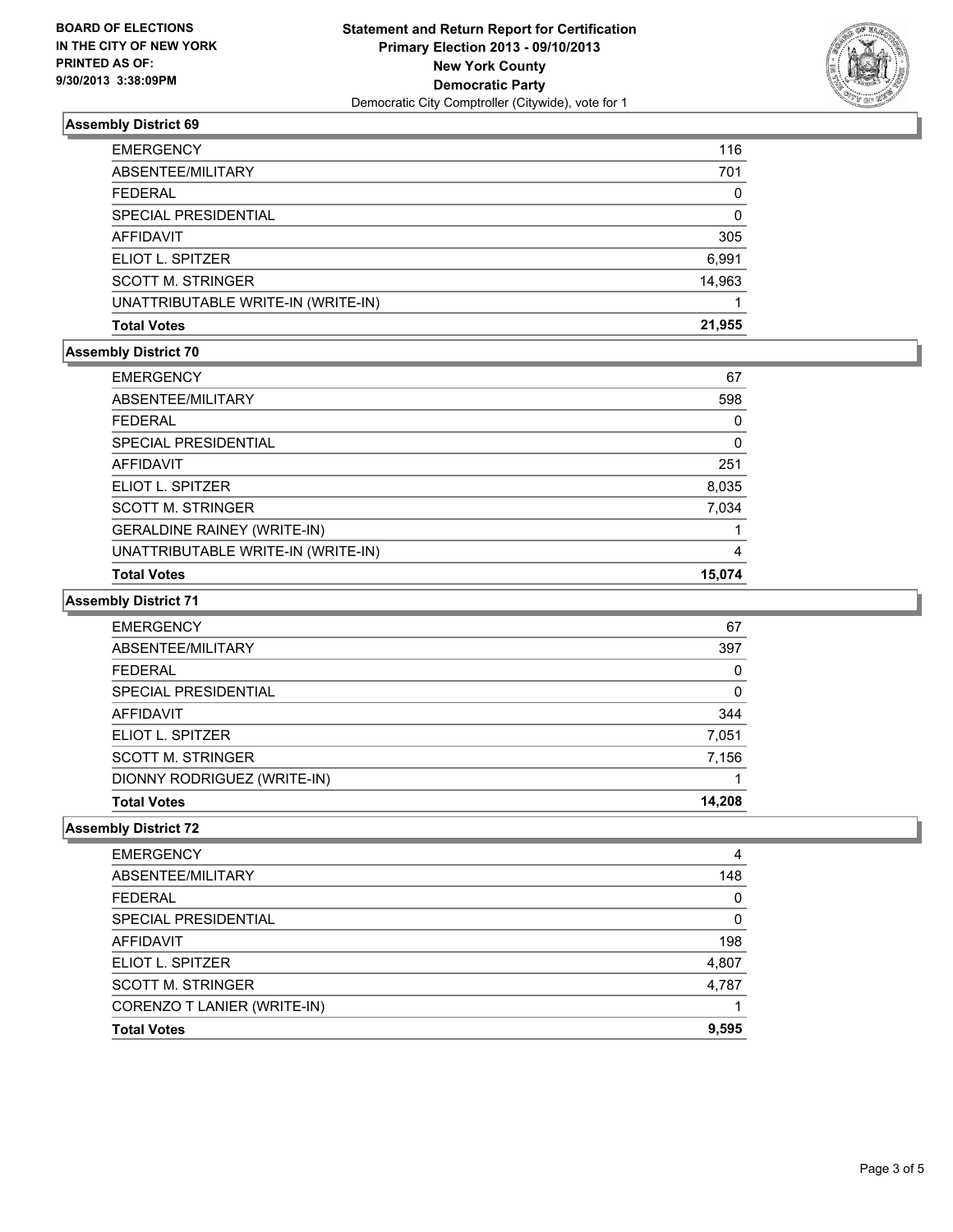

## **Assembly District 73**

| <b>EMERGENCY</b>         | 61     |
|--------------------------|--------|
| ABSENTEE/MILITARY        | 531    |
| <b>FEDERAL</b>           | 0      |
| SPECIAL PRESIDENTIAL     | 0      |
| <b>AFFIDAVIT</b>         | 144    |
| ELIOT L. SPITZER         | 4,355  |
| <b>SCOTT M. STRINGER</b> | 9,822  |
| BETSY FEIET (WRITE-IN)   |        |
| <b>Total Votes</b>       | 14,178 |

### **Assembly District 74**

| <b>EMERGENCY</b>              | 68       |
|-------------------------------|----------|
| ABSENTEE/MILITARY             | 457      |
| <b>FEDERAL</b>                | 0        |
| SPECIAL PRESIDENTIAL          | $\Omega$ |
| <b>AFFIDAVIT</b>              | 160      |
| ELIOT L. SPITZER              | 5,217    |
| <b>SCOTT M. STRINGER</b>      | 8,896    |
| DANIEL GARDNICK (WRITE-IN)    |          |
| JOHN BARNETT (WRITE-IN)       |          |
| MATT TAIBBS (WRITE-IN)        |          |
| MICHAEL ALLEGRETTI (WRITE-IN) |          |
| <b>Total Votes</b>            | 14,117   |
|                               |          |

#### **Assembly District 75**

| BERNADETTE STEIN (WRITE-IN)<br><b>Total Votes</b> | 15.441   |
|---------------------------------------------------|----------|
| <b>SCOTT M. STRINGER</b>                          | 10.038   |
| ELIOT L. SPITZER                                  | 5,402    |
| AFFIDAVIT                                         | 204      |
| SPECIAL PRESIDENTIAL                              | 0        |
| <b>FEDERAL</b>                                    | $\Omega$ |
| ABSENTEE/MILITARY                                 | 564      |
| <b>EMERGENCY</b>                                  | 188      |

## **Assembly District 76**

| <b>Total Votes</b>                 | 14.162 |
|------------------------------------|--------|
| UNATTRIBUTABLE WRITE-IN (WRITE-IN) | 5      |
| <b>JESSICA LAPPIN (WRITE-IN)</b>   |        |
| HESHAM EL-MELIGY (WRITE-IN)        |        |
| <b>SCOTT M. STRINGER</b>           | 8,735  |
| ELIOT L. SPITZER                   | 5,420  |
| <b>AFFIDAVIT</b>                   | 121    |
| SPECIAL PRESIDENTIAL               | 0      |
| <b>FEDERAL</b>                     | 0      |
| ABSENTEE/MILITARY                  | 489    |
| <b>EMERGENCY</b>                   | 76     |